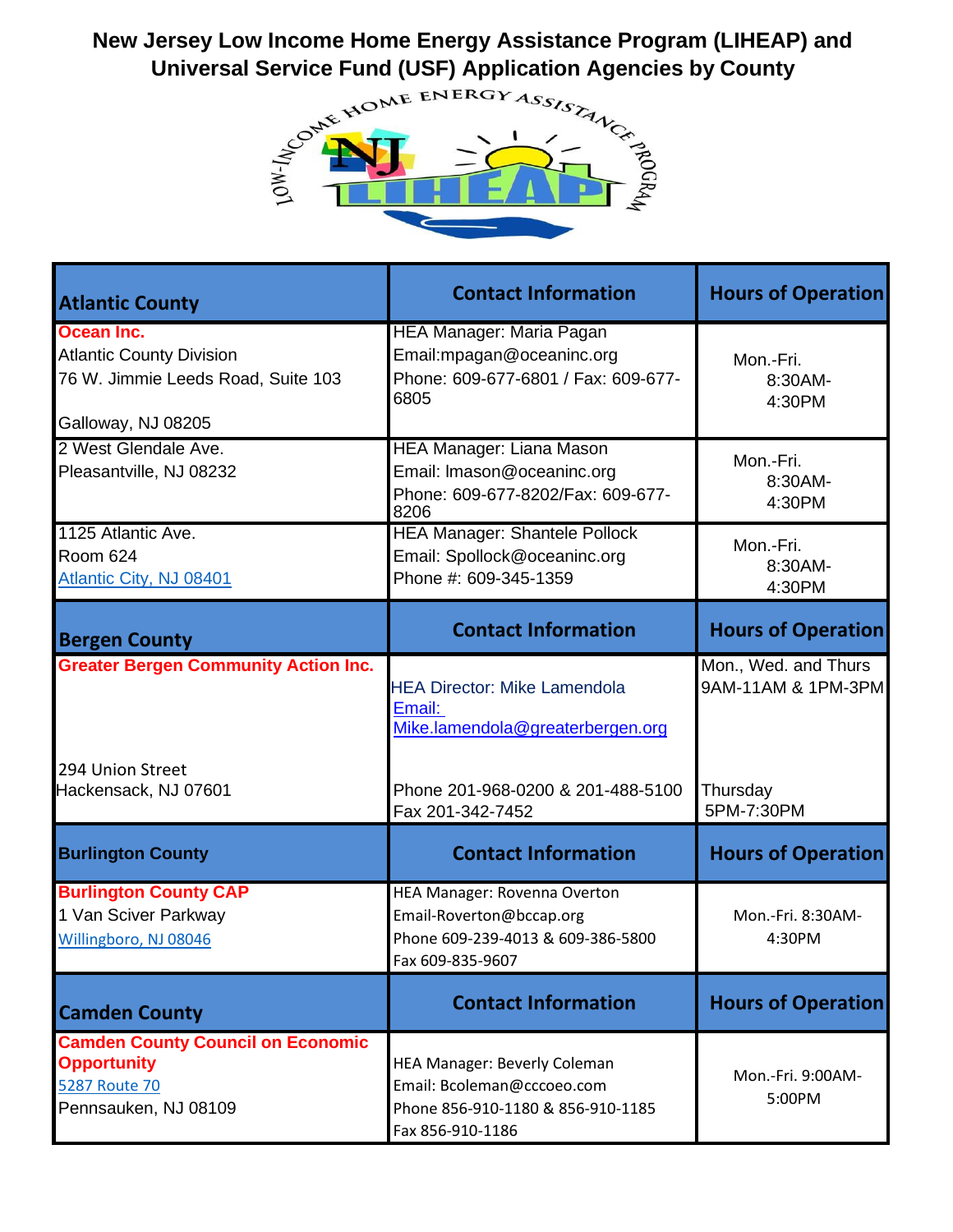| <b>Camden County Council</b>                 | Pick up and Drop Off Only               |                              |
|----------------------------------------------|-----------------------------------------|------------------------------|
| <b>On Economic Opportunity</b>               | Phone 856-964-6887                      |                              |
|                                              |                                         | Mon.-Fri. 9:00AM-            |
| 538 Broadway, Camden, NJ, 08103              |                                         | 5:00PM                       |
| <b>Hispanic Family Center Of Southern NJ</b> | HEA Manager: Lucia Villatoro            |                              |
|                                              | Email:                                  | Mon.-Fri. 8:30AM-            |
|                                              | Lvillatoro@hispanicfamilycenter.com     |                              |
| 2850 Federal st.                             |                                         |                              |
| Camden, NJ, 08105                            |                                         |                              |
|                                              | Phone: 856-541-2717                     | 4:30PM                       |
|                                              | Fax: 856-365-1862                       |                              |
|                                              |                                         |                              |
| <b>Cape May County</b>                       | <b>Contact Information</b>              | <b>Hours of Operation</b>    |
| <b>Puerto Rican Action Committee of</b>      | HEA Manager: Carmen Arocho-Gonzalez     |                              |
| <b>SNJ</b>                                   | Email: Pracliheap@Pracnj.com            | Mon.-Fri. 8:30AM-            |
| 3801 Route 9 South                           | Phone: 609-861-5800                     | 4:30PM                       |
| Unit 12B, County Complex                     |                                         |                              |
| Rio Grande, NJ 08242                         |                                         |                              |
|                                              | <b>Contact Information</b>              | <b>Hours of Operation</b>    |
| <b>Cumberland County</b>                     |                                         |                              |
| <b>Gateway CAP</b>                           | <b>HEA Manager: Ebony Everett</b>       | Mon.-Fri. 8:30AM-            |
| 110 Cohansey Street                          | Email: hea-                             | 4:30PM                       |
|                                              | usfcumberland@gatewaycap.org            |                              |
| Bridgeton, NJ 08302                          | Phone: 856-451-6330 / Fax: 856-455-7288 |                              |
| <b>One Stop Career Center</b>                |                                         | Mon., Tues., Thurs., and Fri |
| 275 N. Delsea Dr. 2nd Fl.                    | <b>Vineland Residents Only</b>          | 9AM-3:30PM                   |
| Vineland, NJ 08360                           |                                         |                              |
|                                              |                                         |                              |
|                                              | <b>Contact Information</b>              |                              |
| <b>Essex County</b>                          |                                         | <b>Hours of Operation</b>    |
| La Casa De Don Pedro                         | <b>HEA Manager: CeCelia Aiken</b>       | Mon., Tues., and Thurs.      |
| 317 Roseville Ave.                           | Email:Caiken@lacasanwk.org              | 9AM-4PM                      |
| <b>Newark, NJ 07107</b>                      | Phone 973-485-0795 / Fax 973-485-9984   | Wednesday -9AM-6PM           |
|                                              |                                         | <b>DROPBOX</b>               |
|                                              |                                         | Mon.-Fri. 9AM-5PM            |
| 80 Park Place                                | Pick up and Drop Off Only               | Mon., Wed., and Fri.         |
| Newark, NJ 07102                             |                                         | 8AM-4PM                      |
| 59 Main Street                               | Pick Up and Drop Off Only               | Mon., Wed., and Fri.         |
|                                              |                                         | 8AM-4PM                      |
| <b>United Community Corp.Emergency</b>       | Email for info-liheapucc@uccnewark.org  | Mon.-Fri.                    |
| <b>Shelter-UCC</b><br>31 Fulton Street       | Email docs-liheapdocs@uccnewark.org     | 9AM-5PM                      |
| Newark, NJ 07103                             | Phone 973-621-8295 ext. 5709,5710       |                              |
| <b>UCC-NanTech World</b>                     | Phone 973-642-0181 ext. 5708,5648       | Mon.-Fri.                    |
| 400 Hawthorne Ave.                           |                                         | 9AM-5PM                      |
| Newark, NJ 07108                             |                                         |                              |
| <b>UCC-West Side Park Community</b>          | Phone 973-642-0181 ext.5648,5703        | Mon.-Fri.                    |
| <b>Center</b><br>600 South 17th Street       |                                         | 9AM-5PM                      |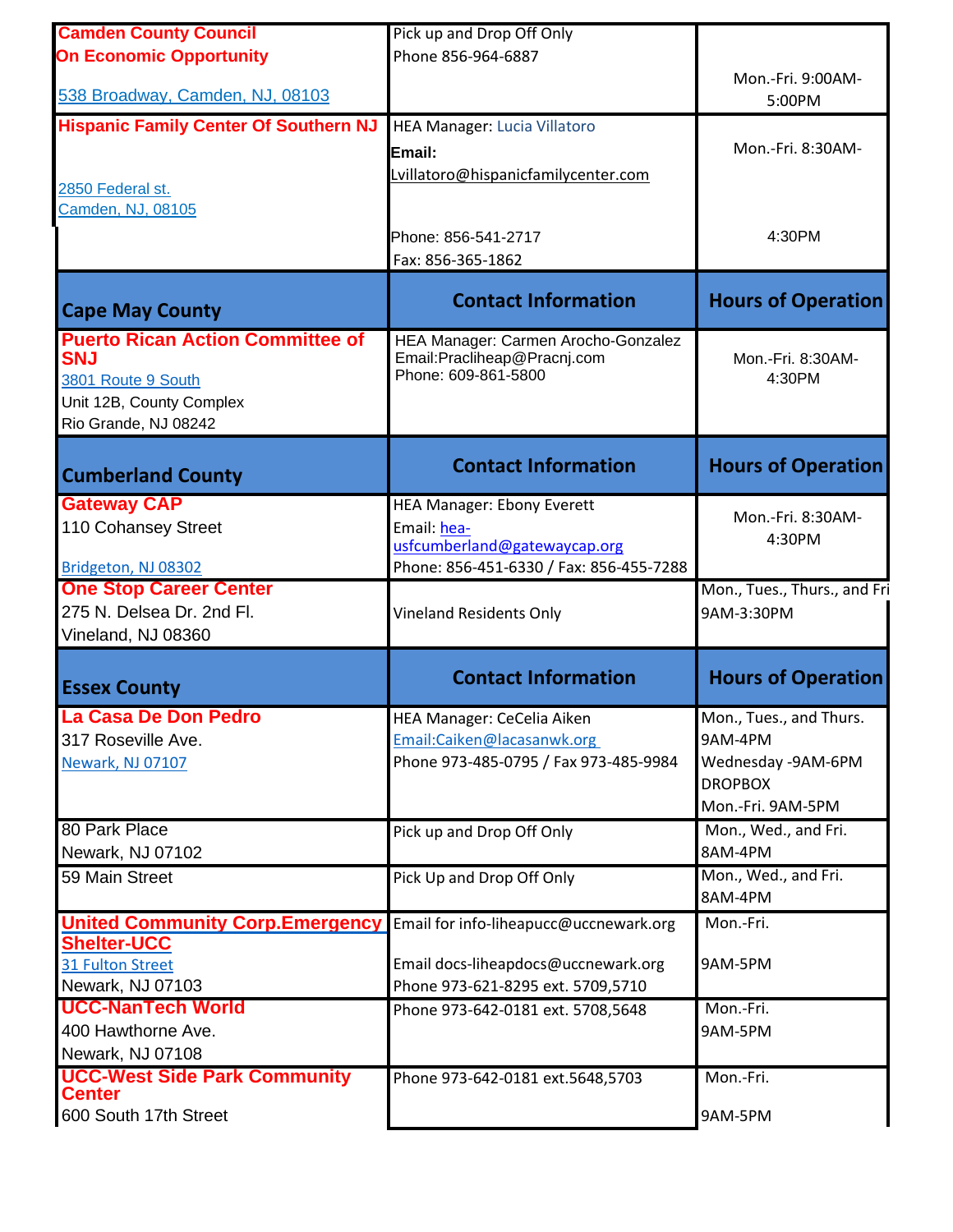| Newark, NJ 07103                    |                                         |                                  |
|-------------------------------------|-----------------------------------------|----------------------------------|
| <b>UCC-Champion's House</b>         |                                         | Mon.-Fri.                        |
| 933 South 17th Street               | Phone 973-642-0181 ext.5711,5648        | 9AM-5PM                          |
| Newark, NJ 07103                    |                                         |                                  |
| <b>UCC-The Village Complex</b>      | Phone 973-642-0181 ext.3173             | Mon.-Fri.                        |
| 332 S. 8th Street                   |                                         | 9AM-5PM                          |
| Newark, NJ 07103                    |                                         |                                  |
|                                     |                                         |                                  |
| <b>Gloucester County</b>            | <b>Contact Information</b>              | <b>Hours of Operation</b>        |
| <b>Gateway CAP</b>                  | Keeshia Ferrell                         |                                  |
| 901 N. Delaware Street              | <b>HEA Manager</b>                      |                                  |
| Paulsboro, NJ 08066                 | Email-HEA-                              | MON-FIL 8:30AM-                  |
|                                     | USFGloucester@gatewaycap.org            | 4:30PM                           |
|                                     | Phone 856-423-0040                      |                                  |
|                                     | Fax 856-423-2537                        |                                  |
| <b>Hispanic Family Center</b>       | Lucia Villatoro                         | Mon., Wed. and Fri.              |
| <b>Of Southern NJ</b>               | <b>HEA Manager</b>                      | 9AM-5PM                          |
| 21 Delaware Street                  | Email-                                  | Tues., and Thurs.                |
|                                     | Lvillatoro@hispanicfamilycenter.com     |                                  |
| Woodbury, NJ 08096                  | Phone 856-848-7150 / Fax 856-848-7152   | 10AM-6PM                         |
|                                     | <b>Contact Information</b>              |                                  |
| <b>Hudson County</b>                |                                         | <b>Hours of Operation</b>        |
| <b>PACO</b>                         | HEA Manager: Lilia Diaz                 | Mon. and Thurs.                  |
| 346 Central Ave.                    | Email-Ldiaz@pacoagency.org              | 9AM-7PM                          |
| Jersey City, NJ 07307               | Phone 1-844-722-6432 / Fax 201-653-5229 | Tues., Wed., and Fri.<br>9AM-4PM |
| <b>Bayonne Economic Opportunity</b> | <b>HEA Manager: Susan Tierney</b>       |                                  |
| Org.                                |                                         | Mon.-Fri. 8:30AM-                |
| 555 Kennedy Blvd.                   | Email: stierney@beof.org                | 4:30PM                           |
| Bayonne, NJ 07002                   | Phone 201-217-0583 / Fax 201-437-7220   |                                  |
| <b>Hunterdon County</b>             | <b>Contact Information</b>              | <b>Hours of Operation</b>        |
| <b>NORWESCAP, Inc.</b>              | HEA Manager: Tracy O'Connor             |                                  |
| 63 Main Street                      | Email: Oconnort@norwescap.org           | Mon.-Fri. 8:00AM-                |
| Flemington, NJ 08822                | Phone 908-454-7000 / Fax 908-454-1800   | 4:00PM                           |
| <b>Mercer County</b>                | <b>Contact Information</b>              | <b>Hours of Operation</b>        |
| <b>Mercer County Admin.</b>         | Cathy Paoline                           |                                  |
| 640 South Broad Street              | <b>HEA Manager</b>                      | Mon.-Fri. 8:30AM-                |
| <b>Room 106</b>                     | Email-crue@mercercounty.org             | 4:30PM                           |
| Trenton, NJ 08650                   | Phone 609-989-6739 /609-989-6065        |                                  |
|                                     | Fax 609-278-2758                        |                                  |
| <b>MECHA</b>                        | HEA Manager: Sam Tayebi                 |                                  |
| 231 Bakers Basin Rd                 | Email-stayebi@njmecha.org               | Mon.-Fri. 8:30AM-                |
| Unit 5                              | HEA Supervisor: Luisa (Lisa) Torres     | 4:30PM                           |
| Lawrenceville, NJ 08648             | Email-Itorres@njmecha.org               |                                  |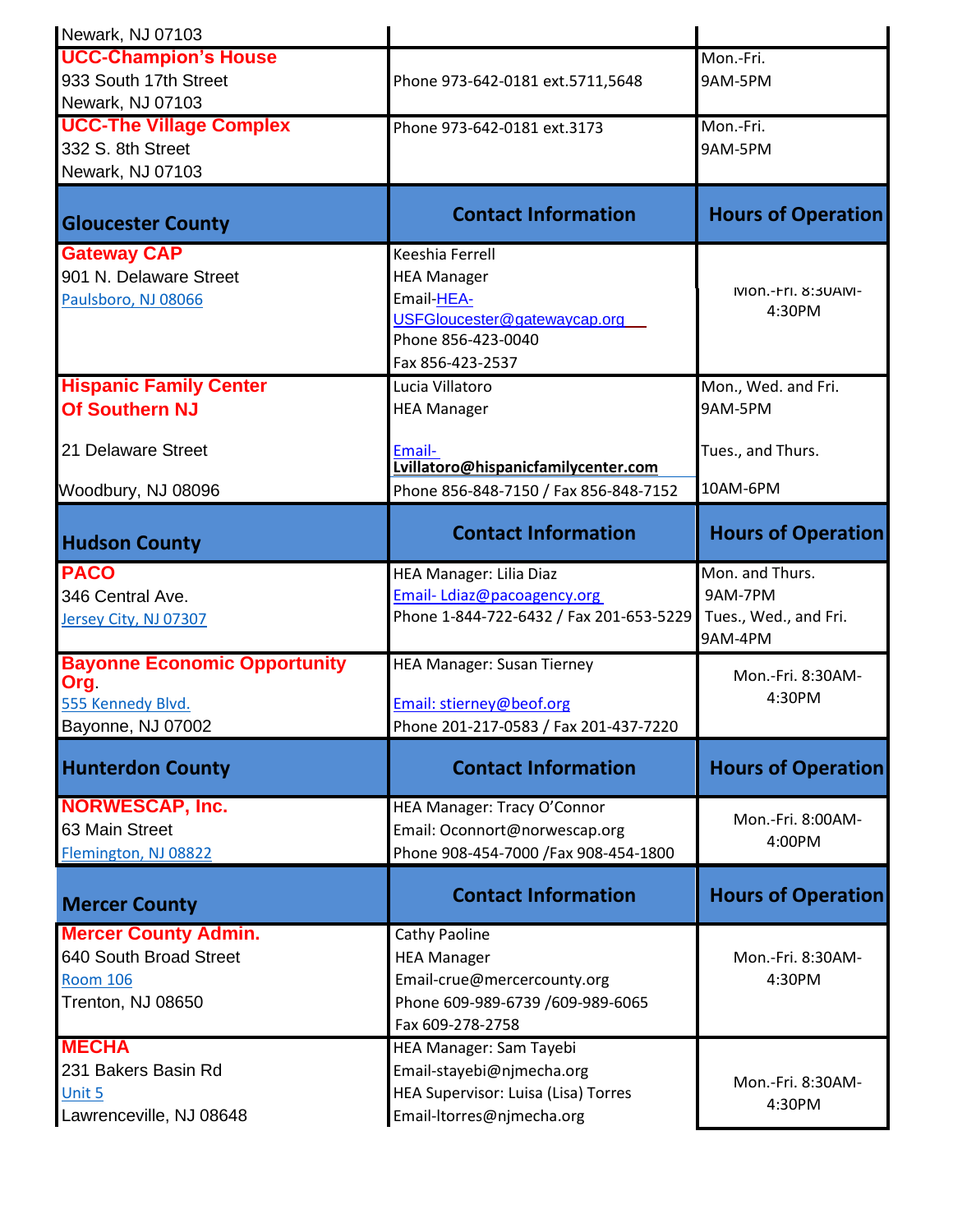|                         | Phone 609-578-4246/609-207-3843<br>Fax 609-578-4249 |                             |
|-------------------------|-----------------------------------------------------|-----------------------------|
| <b>Middlesex County</b> | <b>Contact Information</b>                          | <b>Hours of Operation</b>   |
| <b>PRAB</b>             | <b>HEA Manager: Saquette Neal</b>                   | Mon., Tues., Thurs. and Fri |
| 90 Jersey Ave.          | Email: sneal@prab.org                               | 9AM-5PM                     |
| New Brunswick, NJ 08903 |                                                     | Wednesday                   |
|                         | Phone 732-828-4510 / Fax 732-214-1005               | 9AM-5PM                     |
| 313 State Street        |                                                     | Mon.-Fri                    |
| Perth Amboy, NJ 08861   | Phone 732-324-1300                                  | 9AM-5PM                     |
| 100 Cooke Ave.          |                                                     | Mon.-Fri.                   |
| Carteret, NJ 07008      | Phone 732-324-1300                                  | 9:00AM-5:00PM               |

| <b>Monmouth County</b>                                                                                    | <b>Contact Information</b>                                                                                                         | <b>Hours of Operation</b>                       |
|-----------------------------------------------------------------------------------------------------------|------------------------------------------------------------------------------------------------------------------------------------|-------------------------------------------------|
| <b>Affordable Housing Alliance</b><br>59 Broad Street<br>Eatontown, NJ 07724                              | Paula Tintinago<br><b>HEA Manager</b><br>Email-utilityinfo@housingall.org<br>Phone 732-389-2204 / 732-982-8710<br>Fax 732-440-4765 | Mon.-Fri. 8:00AM-<br>4:00PM                     |
| 20 Gibson Place<br>Suite 200<br>Freehold, NJ 07728                                                        | Email-utilityinfo@housingall.org<br>Phone 732-389-2204<br>Fax 732-414-6607                                                         | Mon.-Fri. 8:00AM-<br>4:00PM                     |
| <b>Morris County</b>                                                                                      | <b>Contact Information</b>                                                                                                         | <b>Hours of Operation</b>                       |
| <b>Morris County Org. For Hispanic</b><br><b>Affairs</b><br>95 Basset Hwy.<br>Suite 97<br>Dover, NJ 07801 | <b>HEA Manager: Rosa Soto</b><br>Email-rsoto@mcoha.org<br>Phone 973-366-4770 ext.26<br>Fax 973-361-7878                            | Mon.-Fri. 8:00AM-<br>5:00PM                     |
| <b>Morristown Office</b><br>45 Clyde Potts Court<br>Morristown, NJ 07960                                  | HEA Manager: Martha del Castillo<br>Email: srivers@mcoha.org<br>Phone 973-366-4770 ext.22<br>Fax 973-644-4878                      | Mon.-Fri. 8:00AM-<br>4:00PM<br>Wednesday-Closed |
| 10 High St,<br>Butler, NJ 07405                                                                           | Phone 973-838-3885<br>Fax 973-400-8441                                                                                             | Wednesday 9:00am-<br>4:00pm                     |
| <b>Ocean County</b>                                                                                       | <b>Contact Information</b>                                                                                                         | <b>Hours of Operation</b>                       |
| Ocean Inc.<br><b>Central Office</b><br>1256 Indianhead Road                                               | Debralynn Keefer<br><b>HEA Manager</b><br>Email: oceanhea@oceaninc.org                                                             | Mon.-Fri. 9:00AM-                               |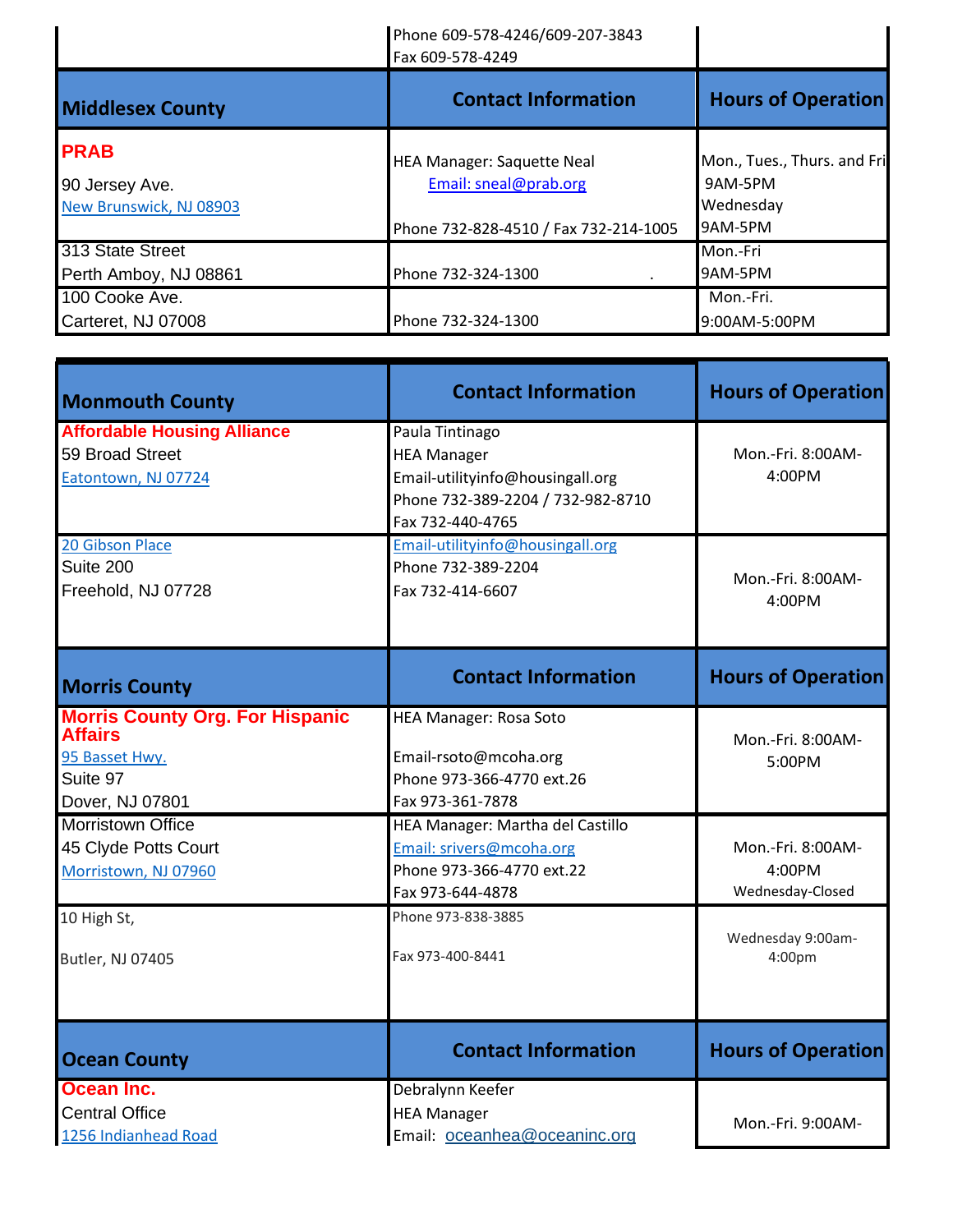| Suite 32                                                     | Phone: 732-244-9041 ext.103                                     | 4:30PM                    |
|--------------------------------------------------------------|-----------------------------------------------------------------|---------------------------|
| Toms River, NJ 08754                                         | Fax: 732-244-3962                                               |                           |
| 507 River Ave,                                               | <b>HEA Manager: Martha Matos</b>                                |                           |
| Lakewood, NJ 08701                                           | Email-oceanhea@oceaninc.org                                     | Mon.-Fri. 8:30AM-         |
|                                                              | Phone 609-549-5822                                              | 4:30PM                    |
|                                                              | Fax 609-549-5788                                                |                           |
| <b>Passaic County</b>                                        | <b>Contact Information</b>                                      | <b>Hours of Operation</b> |
| <b>Passaic County</b>                                        |                                                                 | Monday-Friday             |
| <b>Weatherization &amp;HEA- Totowa</b>                       |                                                                 | 9:00am-3:30pm             |
| 930 Riverview Drive                                          | Email: energyassist@passaiccountynj.org                         |                           |
| Suite 250                                                    | Phone: 973-569-4032                                             |                           |
| Totowa, NJ 07512                                             | Fax: 973-256-2067                                               |                           |
| <b>Passaic County</b>                                        |                                                                 | Monday-Friday             |
| <b>Weatherization &amp; HEA- Paterson</b><br>301 Main Street | Email-energyassist@passaiccountynj.org                          | 9:00am-3:30pm             |
| U Level                                                      | Phone 973-569-4032                                              |                           |
| Paterson, NJ 07505                                           | Fax: 973-812-2067                                               |                           |
| <b>Passaic County Weatherization &amp;</b>                   | Phone: 973-569-4032                                             | Monday-Friday             |
| <b>HEA-</b><br><b>Passaic City</b>                           |                                                                 |                           |
| 330 Passaic Street                                           | Fax: 973-256-2067                                               | 9:00am-3:30pm             |
| Passaic City Hall Office.                                    | Email: energyassist@passaiccountynj.org                         |                           |
| Passaic, NJ 07055                                            |                                                                 |                           |
| <b>Paterson Task Force</b>                                   | Email-rvelez@patersontaskforce.com                              | Mon.-Fri.                 |
| <b>Hilltop Haven Emergency Shelter</b>                       | Phone 973-279-2333                                              | 8:00AM-4:30PM             |
| 32-34 Circle Avenue, Paterson, NJ, 07522                     |                                                                 |                           |
| <b>Paterson Task Force</b>                                   | Email-                                                          | Mon.-Fri.                 |
| <b>Hilltop Heights Emergency Shelter</b>                     | amcclendon@patersontaskforce.com<br>Phone 973-279-2333 ext. 121 | 9:00AM-5:000PM            |
| 213 Broadway, Paterson, NJ                                   |                                                                 |                           |
| <b>Salem County</b>                                          | <b>Contact Information</b>                                      | <b>Hours of Operation</b> |
| <b>Gateway CAP</b>                                           | Phone 856-935-0944 / Fax 856-935-0920                           | Mon.-Fri.                 |
| <b>14 New Market Street</b>                                  |                                                                 | 8:30AM-4:30PM             |
| Salem, NJ 08097                                              |                                                                 |                           |
| <b>Somerset County</b>                                       | <b>Contact Information</b>                                      | <b>Hours of Operation</b> |
| <b>NORWESCAP, Inc.</b>                                       | HEA Manager: Tracy O'Connor                                     | Mon.-Fri.                 |
| 120 Finderne Ave.                                            | Email: oconnort@norwescap.org                                   | 8AM-4PM                   |
| Bridgeton, NJ 08807                                          | Phone 908-454-7000/Fax 908-454-1800                             |                           |
| <b>Sussex County</b>                                         | <b>Contact Information</b>                                      | <b>Hours of Operation</b> |
| <b>NORWESCAP, Inc.</b>                                       | HEA Manager: Tracy O'Connor                                     | Mon.-Fri.                 |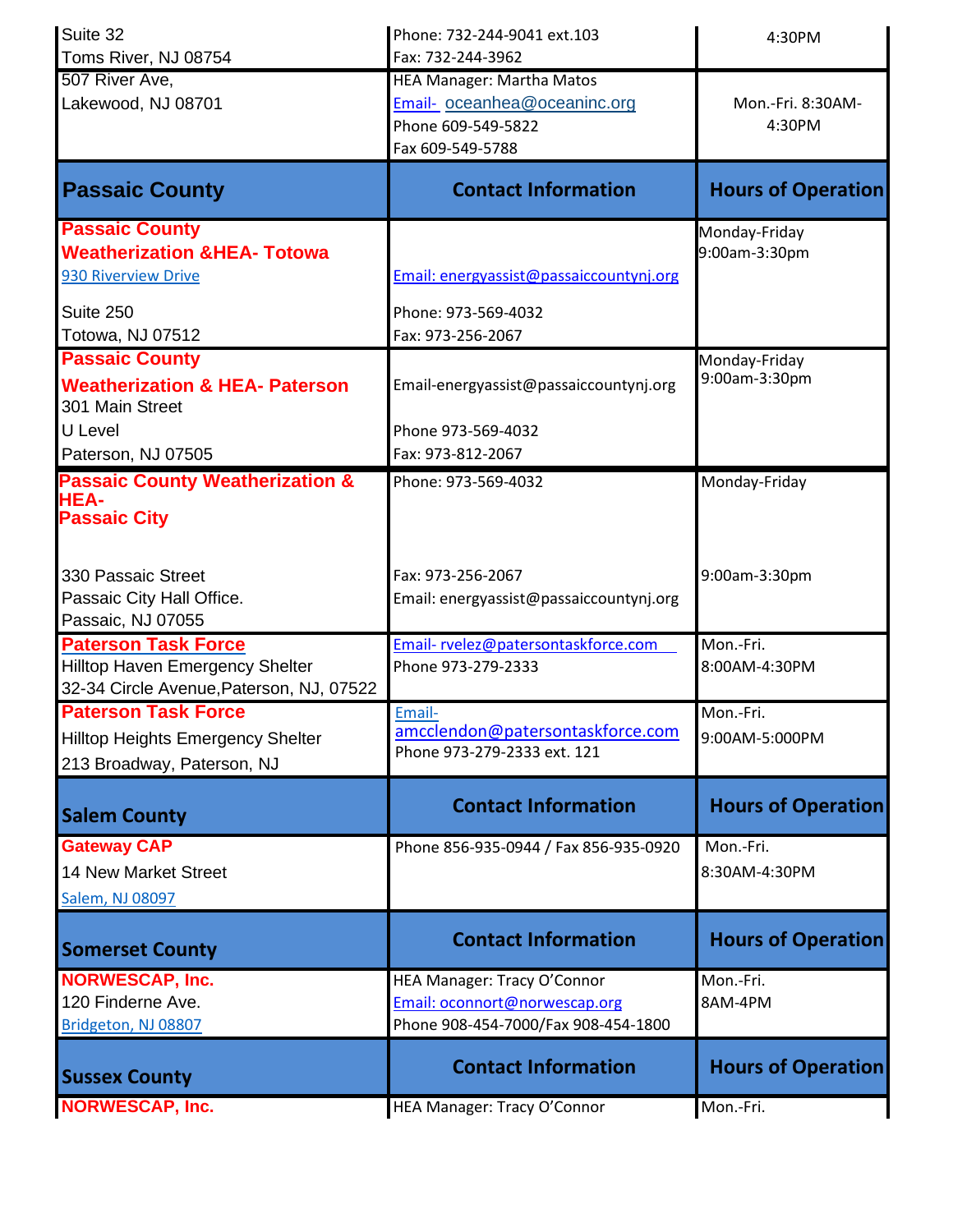| 15 Cork Hill<br>Franklin, NJ 07416                                                                                                                      | Email:oconnort@norwescap.org<br>Phone 908-454-7000 / Fax 908-454-1800                                          | 8:30AM-3:00PM                                                 |
|---------------------------------------------------------------------------------------------------------------------------------------------------------|----------------------------------------------------------------------------------------------------------------|---------------------------------------------------------------|
| <b>Union County</b>                                                                                                                                     | <b>Contact Information</b>                                                                                     | <b>Hours of Operation</b>                                     |
| <b>PROCEED</b><br>1122 E. Grand Street<br>Elizabeth, NJ 07060                                                                                           | <b>HEA Manager: Dee Perez</b><br>Email-energy@proceedinc.com<br>Phone 908-351-7727 ext.292<br>Fax 908-393-7620 | Mon.-Fri.<br>8:30AM-3:00PM<br><b>Dropbox</b><br>8:30AM-4:00PM |
| <b>PROCEED</b>                                                                                                                                          |                                                                                                                | Mon.-Fri.                                                     |
| 120 W7th Street<br>Suite 217<br>Plainfield, NJ 07060                                                                                                    | Phone Number: 908-351-7727 Ext. 292                                                                            | 8:30AM-4:30PM                                                 |
| <b>PROCEED</b><br>1126 Dickinson Street                                                                                                                 | <b>Application Mailing Address Only</b>                                                                        | Mon.-Fri.                                                     |
| Elizabeth, NJ 07201                                                                                                                                     |                                                                                                                |                                                               |
| <b>HOPES CAP, Inc.</b><br>(specifically Plainfield)<br><b>Mailing Address</b><br>1201 E. 7th Street<br>Plainfield, NJ 07062<br>Attn: Community Programs | Email: energyassistance@hopes.org<br>Phone 1-855654-6737 ext. 1016<br>Fax 201-855-5238                         | 8:30AM-4:30PM                                                 |
|                                                                                                                                                         |                                                                                                                |                                                               |
| <b>Warren County</b>                                                                                                                                    | <b>Contact Information</b>                                                                                     | <b>Hours of Operation</b>                                     |
| <b>NORWESCAP, Inc.</b><br>350 Marshall Street<br>Phillipsburg, NJ 08865                                                                                 | HEA Manager/ Tracy O'Connor<br>Email: occonnort@norwescap.org<br>Phone 908-454-4778 / Fax 908-454-1800         | Mon.-Fri-<br>8AM-4PM                                          |
| <b>Agency Names and Counties</b><br><b>Serviced</b>                                                                                                     | <b>OUTREACH AGENCIES - Contact Information</b>                                                                 |                                                               |
| <b>Community Food Bank of New</b><br>Jersey, Inc.<br>Bergen County, Cape May<br>County, Essex County and Union<br>County                                | Meghan Gosselink<br>mgosselink@cfbnj.org                                                                       |                                                               |
|                                                                                                                                                         |                                                                                                                |                                                               |
| <b>The Hudson County Latino</b><br><b>Foundation</b><br><b>Hudson County and Passaic County</b>                                                         | <b>McKensie Sprow</b><br>McKensie.prow@hclatinofoundation.org                                                  |                                                               |
|                                                                                                                                                         |                                                                                                                |                                                               |
| <b>Humanitaire Chretien Sans Frontier</b><br>A NJ Nonprofit Corporation<br>Mercer County and Somerset County                                            | Naimatou Brym<br>hcsf@humanitairechretiensansfrontiere.org<br>hcsfnj@gmail.com                                 |                                                               |